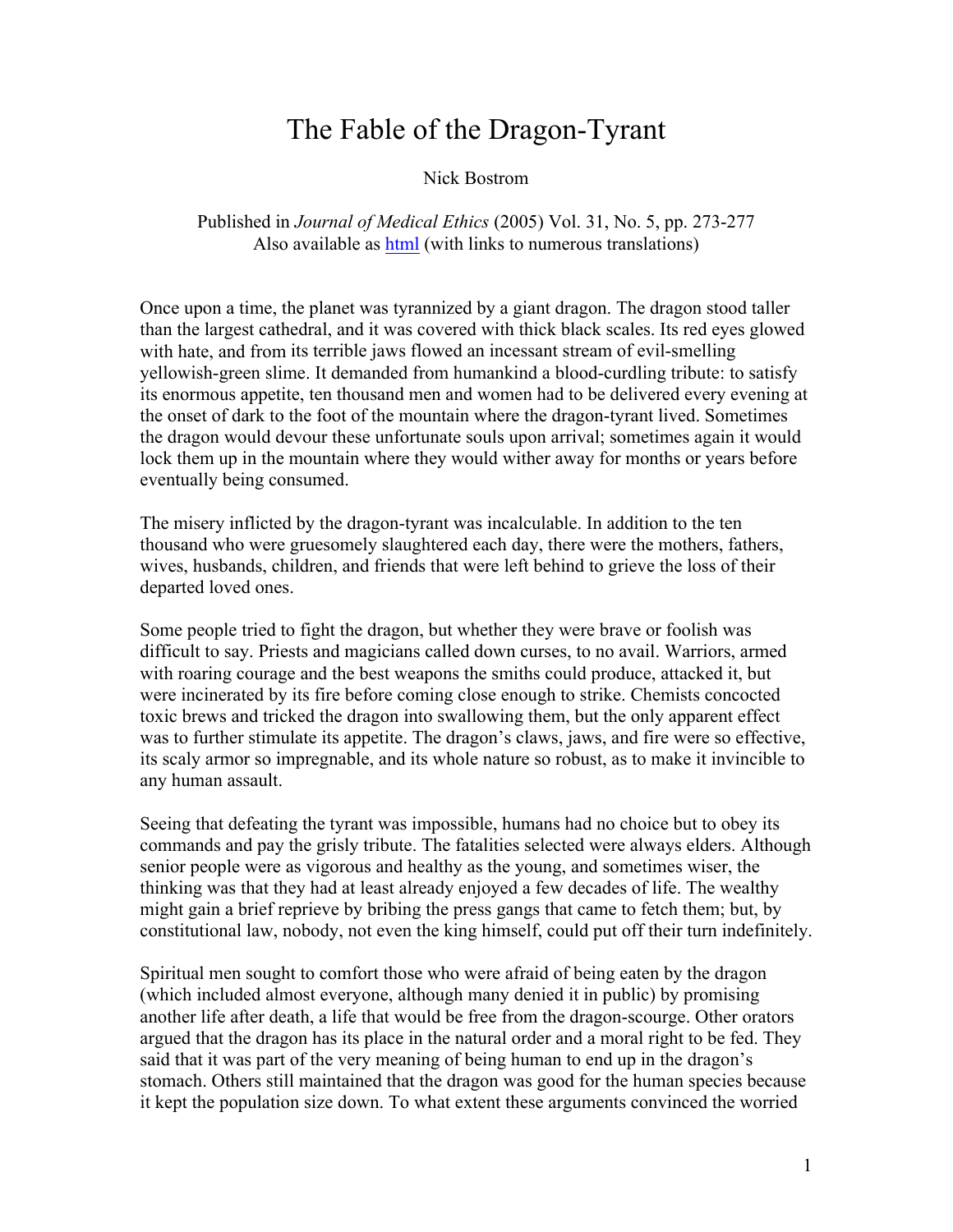souls is not known. Most people tried to cope by not thinking about the grim end that awaited them.

For many centuries this desperate state of affairs continued. Nobody kept count any longer of the cumulative death toll, nor of the number of tears shed by the bereft. Expectations had gradually adjusted and the dragon-tyrant had become a fact of life. In view of the evident futility of resistance, attempts to kill the dragon had ceased. Instead, efforts now focused on placating it. While the dragon would occasionally raid the cities, it was found that the punctual delivery to the mountain of its quota of life reduced the frequency of these incursions.

Knowing that their turn to become dragon-fodder was always impending, people began having children earlier and more often. It was not uncommon for a girl to be pregnant by her sixteenth birthday. Couples often spawned a dozen children. The human population was thus kept from shrinking, and the dragon was kept from going hungry.

Over the course of these centuries, the dragon, being well fed, slowly but steadily grew bigger. It had become almost as large as the mountain on which it lived. And its appetite had increased proportionately. Ten thousand human bodies were no longer enough to fill its belly. It now demanded eighty thousand, to be delivered to the foot of the mountain every evening at the onset of dark.

What occupied the king's mind more than the deaths and the dragon itself was the logistics of collecting and transporting so many people to the mountain every day. This was not an easy task.

To facilitate the process, the king had a railway track constructed: two straight lines of glistening steel leading up to the dragon's abode. Every twenty minutes, a train would arrive at the mountain terminal crammed with people, and would return empty. On moonlit nights, the passengers traveling on this train, if there had been windows for them to stick their heads out of, would have been able to see in front of them the double silhouette of the dragon and the mountain, and two glowing red eyes, like the beams from a pair of giant lighthouses, pointing the way to annihilation.

Servants were employed by the king in large numbers to administer the tribute. There were registrars who kept track of whose turn it was to be sent. There were peoplecollectors who would be dispatched in special carts to fetch the designated people. Often traveling at breakneck speed, they would rush their cargo either to a railway station or directly to the mountain. There were clerks who administered the pensions paid to the decimated families who were no longer able to support themselves. There were comforters who would travel with the doomed on their way to the dragon, trying to ease their anguish with spirits and drugs.

There was, moreover, a cadre of dragonologists who studied how these logistic processes could be made more efficient. Some dragonologists also conducted studies of the dragon's physiology and behavior, and collected samples – its shed scales, the slime that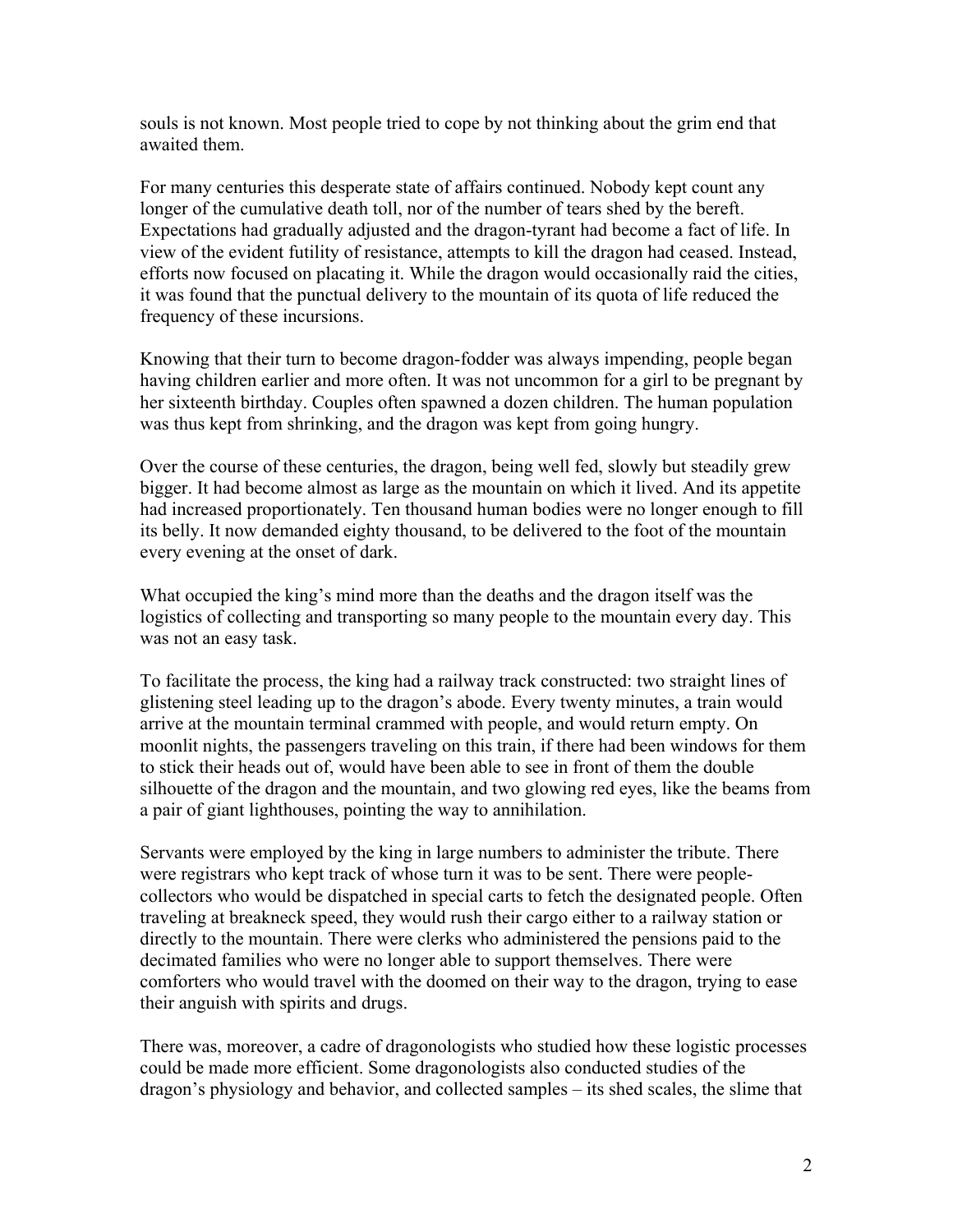drooled from its jaws, its lost teeth, and its excrements, which were specked with fragments of human bone. All these items were painstakingly annotated and archived. The more the beast was understood, the more the general perception of its invincibility was confirmed. Its black scales, in particular, were harder than any material known to man, and there seemed no way to make as much as a scratch in its armor.

To finance all these activities, the king levied heavy taxes on his people. Dragon-related expenditures, already accounting for one seventh of the economy, were growing even faster than the dragon itself.

Humanity is a curious species. Every once in a while, somebody gets a good idea. Others copy the idea, adding to it their own improvements. Over time, many wondrous tools and systems are developed. Some of these devices – calculators, thermometers, microscopes, and the glass vials that the chemists use to boil and distil liquids – serve to make it easier to generate and try out new ideas, including ideas that expedite the process of ideageneration.

Thus the great wheel of invention, which had turned at an almost imperceptibly slow pace in the older ages, gradually began to accelerate.

Sages predicted that a day would come when technology would enable humans to fly and do many other astonishing things. One of the sages, who was held in high esteem by some of the other sages but whose eccentric manners had made him a social outcast and recluse, went so far as to predict that technology would eventually make it possible to build a contraption that could kill the dragon-tyrant.

The king's scholars, however, dismissed these ideas. They said that humans were far too heavy to fly and in any case lacked feathers. And as for the impossible notion that the dragon-tyrant could be killed, history books recounted hundreds of attempts to do just that, not one of which had been successful. "We all know that this man had some irresponsible ideas," a scholar of letters later wrote in his obituary of the reclusive sage who had by then been sent off to be devoured by the beast whose demise he had foretold, "but his writings were quite entertaining and perhaps we should be grateful to the dragon for making possible the interesting genre of dragon-bashing literature which reveals so much about the culture of angst!"

Meanwhile, the wheel of invention kept turning. Mere decades later, humans did fly and accomplished many other astonishing things.

A few iconoclastic dragonologists began arguing for a new attack on the dragon-tyrant. Killing the dragon would not be easy, they said, but if some material could be invented that was harder than the dragon's armor, and if this material could be fashioned into some kind of projectile, then maybe the feat would be possible. At first, the iconoclasts' ideas were rejected by their dragonologist peers on grounds that no known material was harder than dragon scales. But after working on the problem for many years, one of the iconoclasts succeeded in demonstrating that a dragon scale could be pierced by an object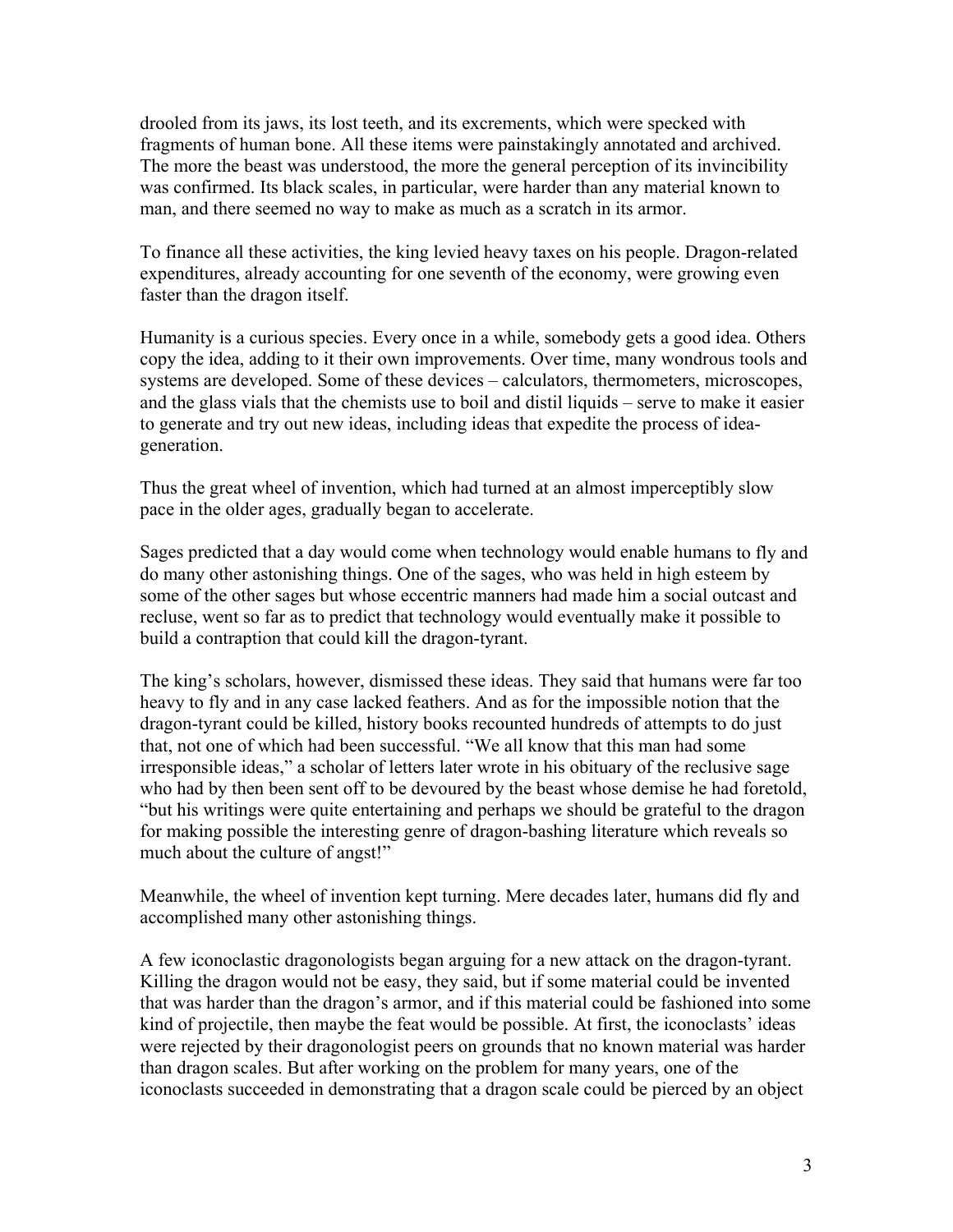made of a certain composite material. Many dragonologists who had previously been skeptical now joined the iconoclasts. Engineers calculated that a huge projectile could be made of this material and launched with sufficient force to penetrate the dragon's armor. However, the manufacture of the needed quantity of the composite material would be expensive.

A group of several eminent engineers and dragonologists sent a petition to the king asking for funding to build the anti-dragon projectile. At time when the petition was sent, the king was preoccupied with leading his army into war against a tiger. The tiger had killed a farmer and subsequently disappeared into the jungle. There was widespread fear in the countryside that the tiger might come out and strike again. The king had the jungle surrounded and ordered his troops to begin slashing their way through it. At the conclusion of the campaign, the king could announce that all 163 tigers in the jungle, including presumably the murderous one, had been hunted down and killed. During the tumult of the war, however, the petition had been lost or forgotten.

The petitioners therefore sent another appeal. This time they received a reply from one of the king's secretaries saying that the king would consider their request after he was done reviewing the annual dragon-administration budget. This year's budget was the largest to date and included funding for a new railway track to the mountain. A second track was deemed necessary, as the original track could no longer support the increasing traffic. (The tribute demanded by the dragon-tyrant had increased to one hundred thousand human beings, to be delivered to the foot of the mountain every evening at the onset of dark.) When the budget was finally approved, however, reports were coming from a remote part of the country that a village was suffering from a rattlesnake infestation. The king had to leave urgently to mobilize his army and ride off to defeat this new threat. The anti-dragonists' appeal was filed away in a dusty cabinet in the castle basement.

The anti-dragonists met again to decide what was to be done. The debate was animated and continued long into the night. It was almost daybreak when they finally resolved to take the matter to the people. Over the following weeks, they traveled around the country, gave public lectures, and explained their proposal to anyone who would listen. At first, people were skeptical. They had been taught in school that the dragon-tyrant was invincible and that the sacrifices it demanded had to be accepted as a fact of life. Yet when they learnt about the new composite material and about the designs for the projectile, many became intrigued. In increasing numbers, citizens flocked to the antidragonist lectures. Activists started organizing public rallies in support of the proposal.

When the king read about these meetings in the newspaper, he summoned his advisors and asked them what they thought about it. They informed him about the petitions that had been sent but told him that the anti-dragonists were troublemakers whose teachings were causing public unrest. It was much better for the social order, they said, that the people accepted the inevitability of the dragon-tyrant tribute. The dragon-administration provided many jobs that would be lost if the dragon was slaughtered. There was no known social good coming from the conquest of the dragon. In any case, the king's coffers were currently nearly empty after the two military campaigns and the funding set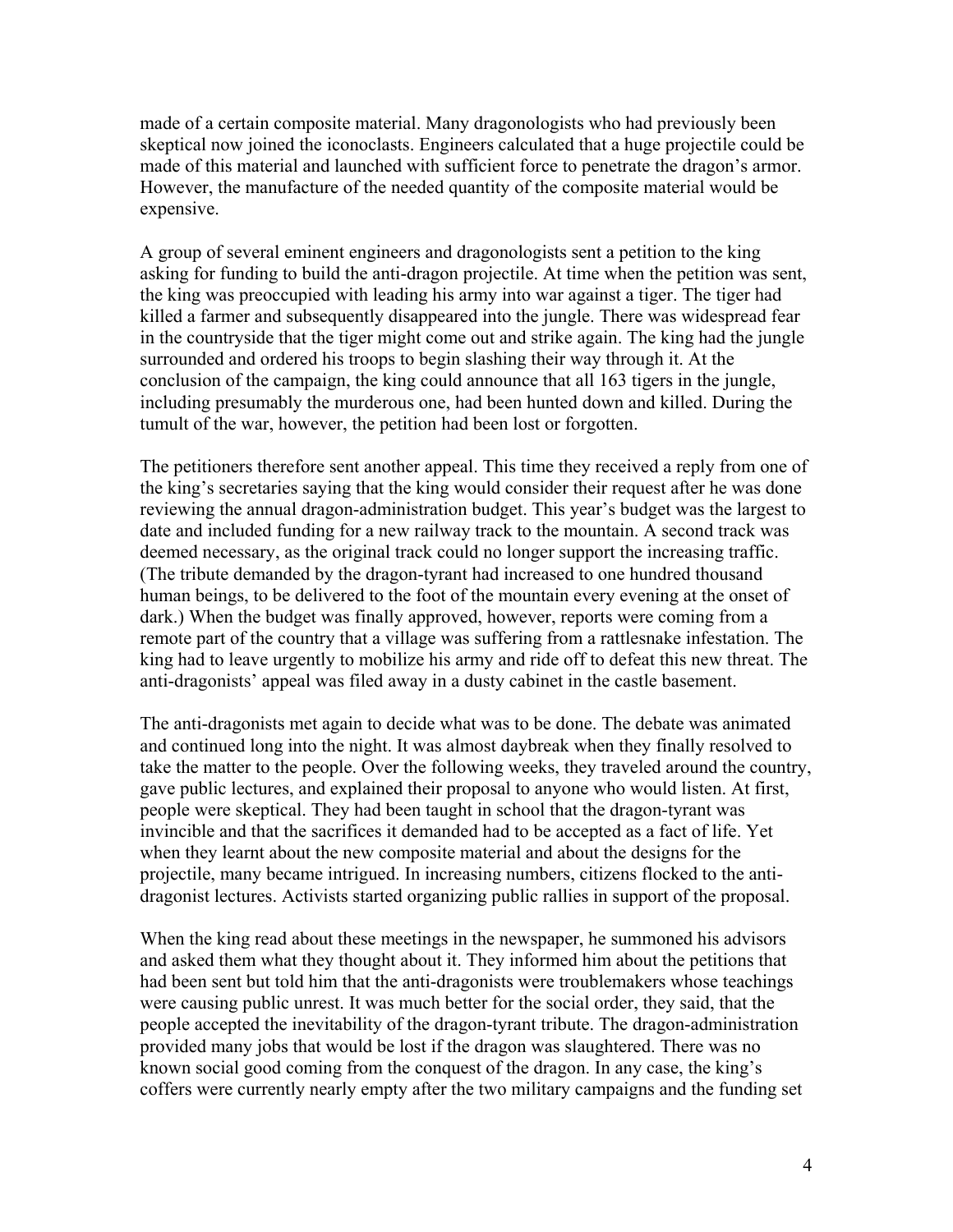aside for the second railway line. The king, who was at the time enjoying great popularity for having vanquished the rattlesnake infestation, listened to his advisors' arguments but worried that he might lose some of his popular support if was seen to ignore the antidragonist petition. He therefore decided to hold an open hearing. Leading dragonologists, ministers of the state, and interested members of the public were invited to attend.

The meeting took place on the darkest day of the year, just before the Christmas holidays, in the largest hall of the royal castle. The hall was packed to the last seat and people were crowding in the aisles. The mood was charged with an earnest intensity normally reserved for pivotal wartime sessions.

After the king had welcomed everyone, he gave the floor to the leading scientist behind the anti-dragonist proposal, a woman with a serious, almost stern expression on her face. She proceeded to explain in clear language how the proposed device would work and how the requisite amount of the composite material could be manufactured. Given the requested amount of funding, it should be possible to complete the work in fifteen to twenty years. With an even greater amount of funding, it might be possible to do it in as little as twelve years. However, there could be no absolute guarantee that it would work. The crowd followed her presentation intently.

Next to speak was the king's chief advisor for morality, a man with a booming voice that easily filled the auditorium:

"Let us grant that this woman is correct about the science and that the project is technologically possible, although I don't think that has actually been proven. Now she desires that we get rid of the dragon. Presumably, she thinks she's got the right not to be chewed up by the dragon. How willful and presumptuous. The finitude of human life is a blessing for every individual, whether he knows it or not. Getting rid of the dragon, which might seem like such a convenient thing to do, would undermine our human dignity. The preoccupation with killing the dragon will deflect us from realizing more fully the aspirations to which our lives naturally point, from living well rather than merely staying alive. It is debasing, yes debasing, for a person to want to continue his or her mediocre life for as long as possible without worrying about some of the higher questions about what life is to be used for. But I tell you, the nature of the dragon is to eat humans, and our own species-specified nature is truly and nobly fulfilled only by getting eaten by it..."

The audience listened respectfully to this highly decorated speaker. The phrases were so eloquent that it was hard to resist the feeling that some deep thoughts must lurk behind them, although nobody could quite grasp what they were. Surely, words coming from such a distinguished appointee of the king must have profound substance.

The speaker next in line was a spiritual sage who was widely respected for his kindness and gentleness as well as for his devotion. As he strode to the podium, a small boy yelled out from the audience: "The dragon is bad!"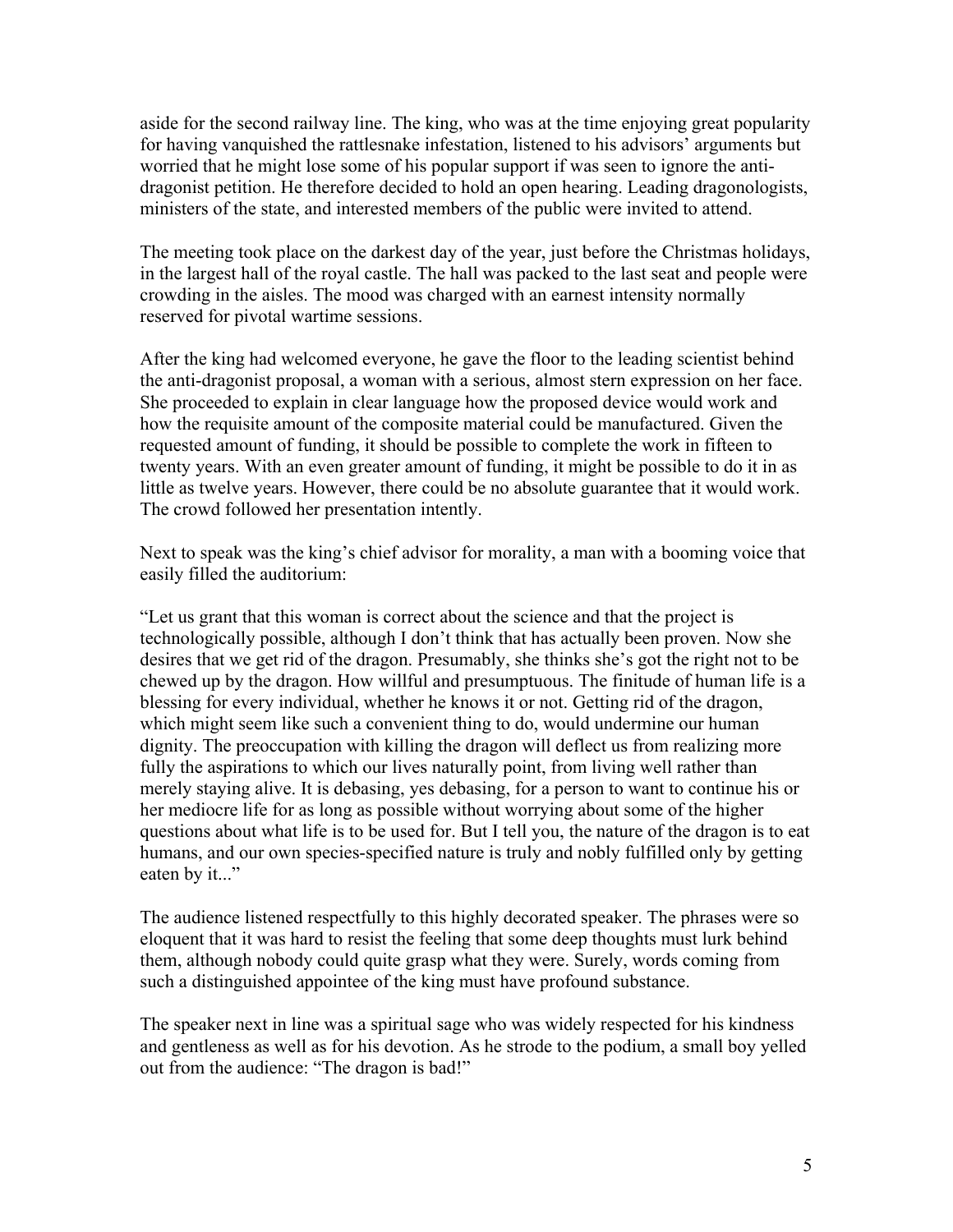The boy's parents turned bright red and began hushing and scolding the child. But the sage said, "Let the boy speak. He is probably wiser than an old fool like me."

At first, the boy was too scared and confused to move. But when he saw the genuinely friendly smile on the sage's face and the outreached hand, he obediently took it and followed the sage up to the podium. "Now, there's a brave little man," said the sage. "Are you afraid of the dragon?"

"I want my granny back," said the boy.

"Did the dragon take your granny away?"

"Yes," the boy said, tears welling up in his large frightened eyes. "Granny promised that she would teach me how to bake gingerbread cookies for Christmas. She said that we would make a little house out of gingerbread and little gingerbread men that would live in it. Then those people in white clothes came and took Granny away to the dragon... The dragon is bad and it eats people… I want my Granny back!"

At this point the child was crying so hard that the sage had to return him to his parents.

There were several other speakers that evening, but the child's simple testimony had punctured the rhetorical balloon that the king's ministers had tried to inflate. The people were backing the anti-dragonists, and by the end of the evening even the king had come to recognize the reason and the humanity of their cause. In his closing statement, he simply said: "Let's do it!"

As the news spread, celebrations erupted in the streets. Those who had been campaigning for the anti-dragonists toasted each other and drank to the future of humanity.

The next morning, a billion people woke up and realized that their turn to be sent to the dragon would come before the projectile would be completed. A tipping point was reached. Whereas before, active support for the anti-dragonist cause had been limited to a small group of visionaries, it now became the number one priority and concern on everybody's mind. The abstract notion of "the general will" took on an almost tangible intensity and concreteness. Mass rallies raised money for the projectile project and urged the king to increase the level of state support. The king responded to these appeals. In his New Year address, he announced that he would pass an extra appropriations bill to support the project at a high level of funding; additionally, he would sell off his summer castle and some of his land and make a large personal donation. "I believe that this nation should commit itself to achieving the goal, before this decade is out, of freeing the world from the ancient scourge of the dragon-tyrant."

Thus started a great technological race against time. The concept of an anti-dragon projectile was simple, but to make it a reality required solutions to a thousand smaller technical problems, each of which required dozens of time-consuming steps and missteps. Test-missiles were fired but fell dead to the ground or flew off in the wrong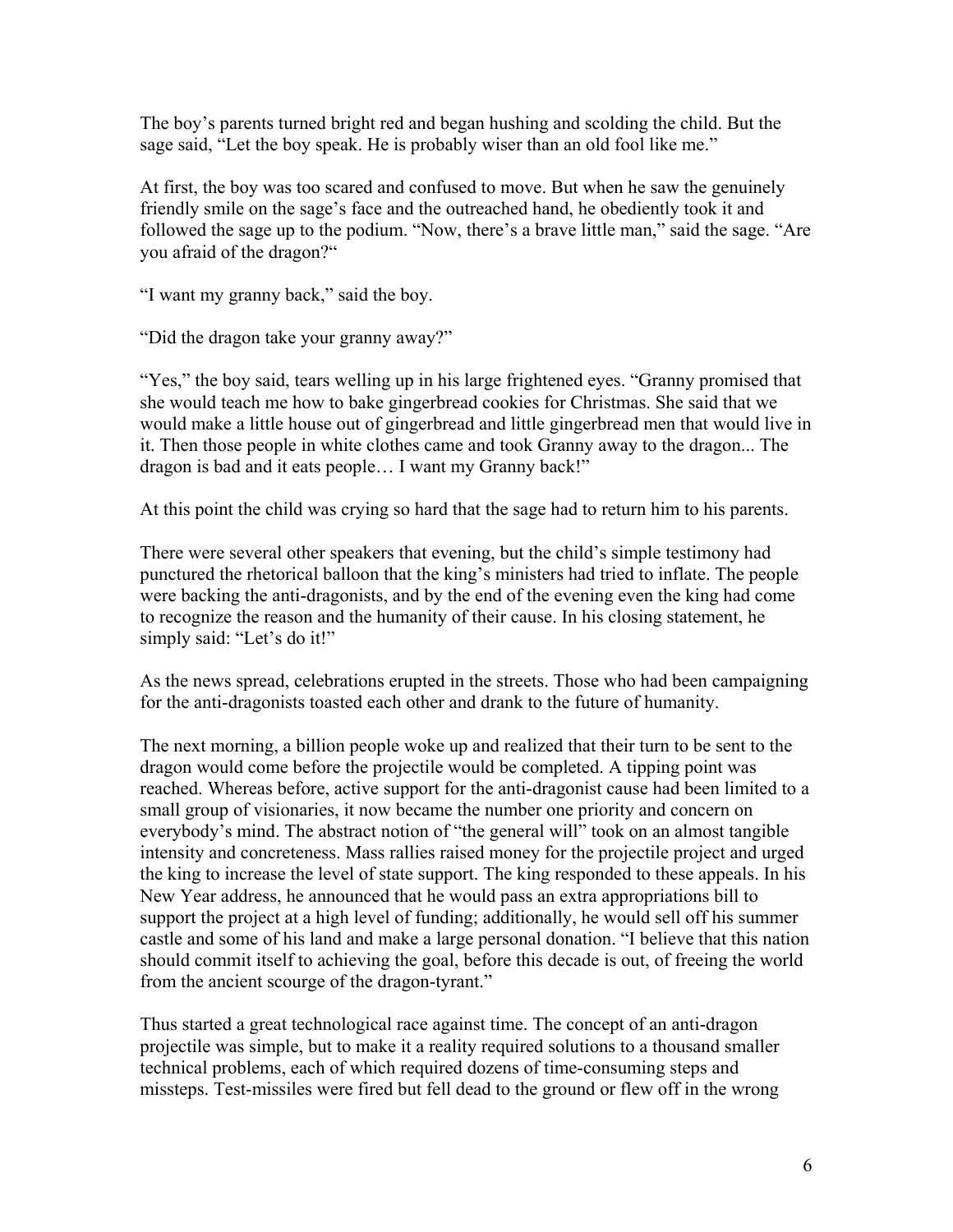direction. In one tragic accident, a wayward missile landed on a hospital and killed several hundred patients and staff. But there was now a real seriousness of purpose, and the tests continued even as the corpses were being dug out from the debris.

Despite almost unlimited funding and round-the-clock work by the technicians, the king's deadline could not be met. The decade concluded and the dragon was still alive and well. But the effort was getting closer. A prototype missile had been successfully test fired. Production of the core, made of the expensive composite material, was on schedule for its completion to coincide with the finishing of the fully tested and debugged missile shell into which it was to be loaded. The launch date was set to the following year's New Year's Eve, exactly twelve years after the project's official inauguration. The best-selling Christmas gift that year was a calendar that counted down the days to time zero, the proceeds going to the projectile project.

The king had been undergone a personal transformation from his earlier frivolous and thoughtless self. He now spent as much time as he could in the laboratories and the manufacturing plants, encouraging the workers and praising their toil. Sometimes he would bring a sleeping bag and spend the night on a noisy machine floor. He even studied and tried to understand the technical aspects of their work. Yet he confined himself to giving moral support and refrained from meddling in technical and managerial matters.

Seven days before New Year, the woman who had made the case for the project almost twelve years earlier, and was now its chief executive, came to the royal castle and requested an urgent audience with the king. When the king got her note, he excused himself to the foreign dignitaries whom he was reluctantly entertaining at the annual Christmas dinner and hurried off to the private room where the scientist was waiting. As always of late, she looked pale and worn from her long working hours. This evening, however, the king also thought he could detect a ray of relief and satisfaction in her eyes.

She told him that the missile had been deployed, the core had been loaded, everything had been triple-checked, they were ready to launch, and would the king give his final goahead. The king sank down in an armchair and closed his eyes. He was thinking hard. By launching the projectile tonight, one week early, seven hundred thousand people would be saved. Yet if something went wrong, if it missed its target and hit the mountain instead, it would be a disaster. A new core would have to be constructed from scratch and the project would be set back by some four years. He sat there, silently, for almost an hour. Just as the scientist had become convinced that he had fallen asleep, he opened his eyes and said in a firm voice: "No. I want you to go right back to the lab. I want you to check and then re-check everything again." The scientist could not help a sigh escaping her; but she nodded and left.

The last day of the year was cold and overcast, but there was no wind, which meant good launch conditions. The sun was setting. Technicians were scuttling around making the final adjustments and giving everything one last check. The king and his closest advisors were observing from a platform close to the launch pad. Further away, behind a fence,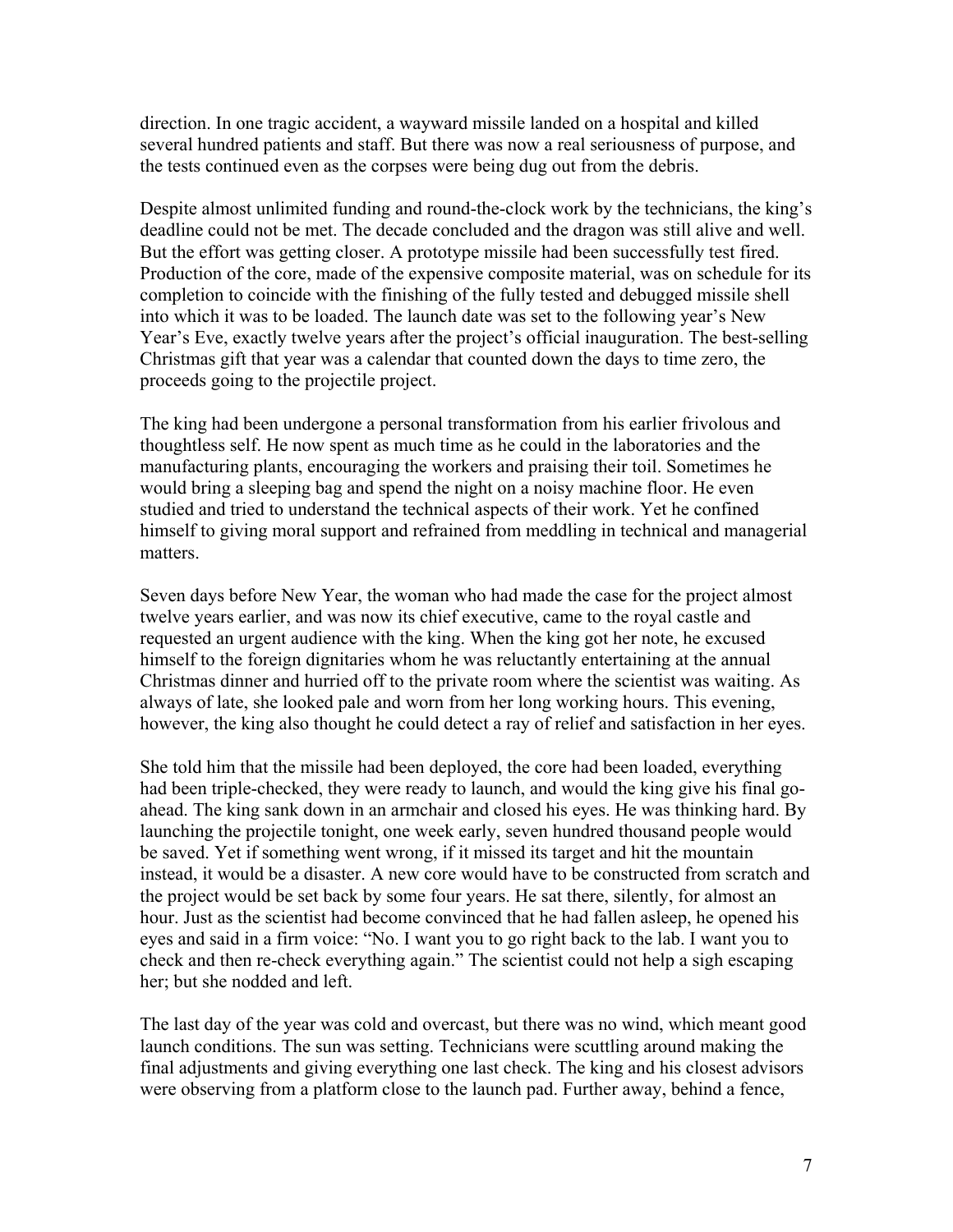large numbers of the public had assembled to witness the great event. A large clock was showing the countdown: fifty minutes to go.

An advisor tapped the king on the shoulder and drew his attention to the fence. There was some tumult. Somebody had apparently jumped the fence and was running towards the platform where the king sat. Security quickly caught up with him. He was handcuffed and taken away. The king turned his attention back to the launch pad, and to the mountain in the background. In front of it, he could see the dark slumped profile of the dragon. It was eating.

Some twenty minutes later, the king was surprised to see the handcuffed man reappearing a short distance from the platform. His nose was bleeding and he was accompanied by two security guards. The man appeared to be in a frenzied state. When he spotted the king, he began shouting at the top of his lungs: "The last train! The last train! Stop the last train!"

"Who is this young man?" said the king. "His face seems familiar, but I cannot quite place him. What does he want? Let him come up."

The young man was a junior clerk in the ministry of transportation, and the reason for his frenzy was that he had discovered that his father was on the last train to the mountain. The king had ordered the train traffic to continue, fearing that any disruption might cause the dragon to stir and leave the open field in front of the mountain where it now spent most of its time. The young man begged the king to issue a recall-order for the last train, which was due to arrive at the mountain terminal five minutes before time zero.

"I cannot do it," said the king, "I cannot take the risk."

"But the trains frequently run five minutes late. The dragon won't notice! Please!"

The young man was kneeling before the king, imploring him to save his father's life and the lives of the other thousand passengers onboard that last train.

The king looked down at the pleading, bloodied face of the young man. But he bit his lip, and shook his head. The young man continued to wail even as the guards carried him off the platform: "Please! Stop the last train! Please!"

The king stood silent and motionless, until, after while, the wailing suddenly ceased. The king looked up and glanced over at the countdown clock: five minutes remaining.

Four minutes. Three minutes. Two minutes.

The last technician left the launch pad.

30 seconds. 20 seconds. Ten, nine, eight…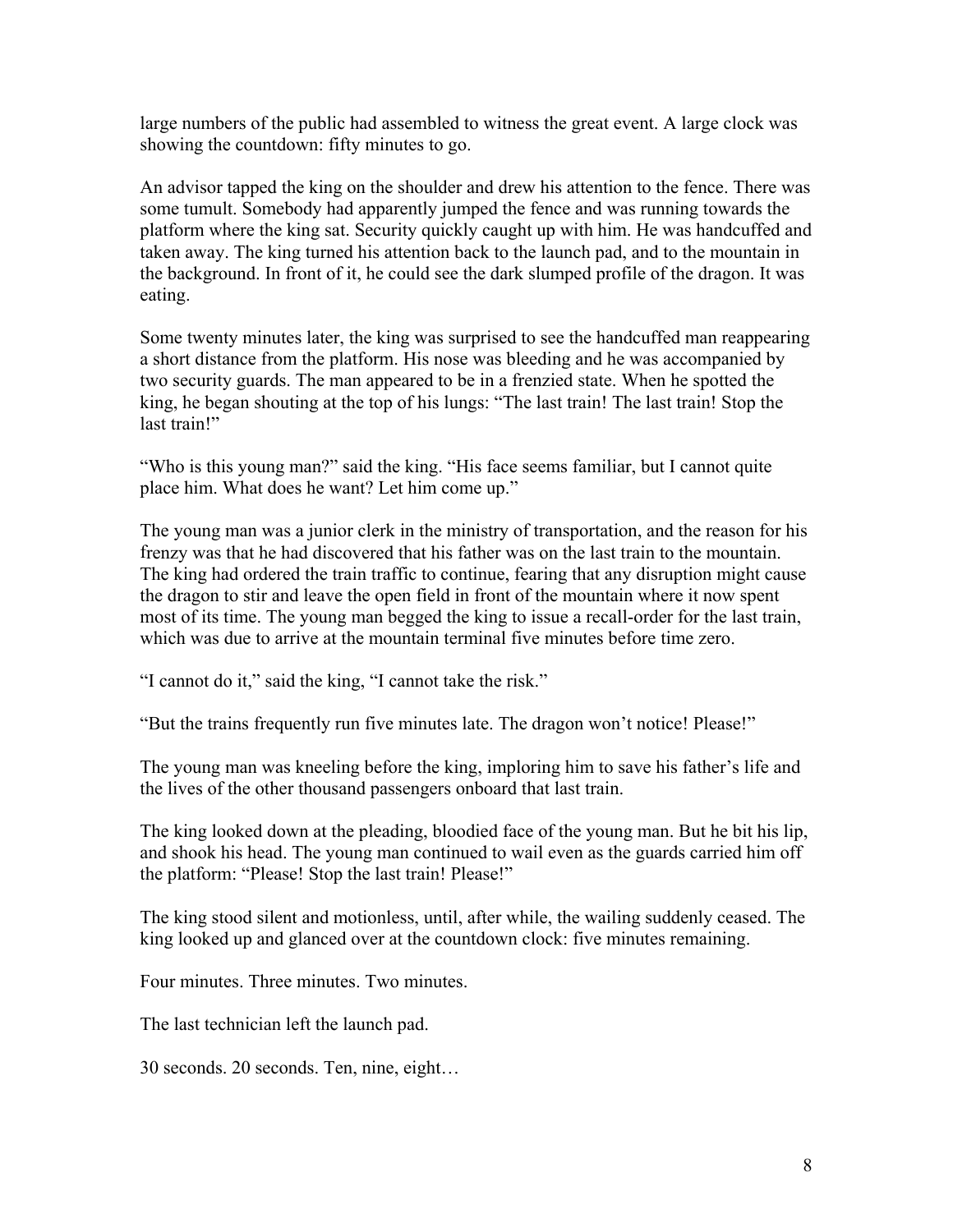As a ball of fire enveloped the launch pad and the missile shot out, the spectators instinctively rose to the tips of their toes, and all eyes fixated at the front end of the white flame from the rocket's afterburners heading towards the distant mountain. The masses, the king, the low and the high, the young and the old, it was as if at this moment they shared a single awareness, a single conscious experience: that white flame, shooting into the dark, embodying the human spirit, its fear and its hope… striking at the heart of evil. The silhouette on the horizon tumbled, and fell. Thousand voices of pure joy rose from the assembled masses, joined seconds later by a deafening drawn-out thud from the collapsing monster as if the Earth itself was drawing a sigh of relief. After centuries of oppression, humanity at last was free from the cruel tyranny of the dragon.

The joy cry resolved into a jubilating chant: "Long live the king! Long live us all!" The king's advisors, like everybody that night, were as happy as children; they embraced each other and congratulated the king: "We did it! We did it!"

But the king answered in a broken voice: "Yes, we did it, we killed the dragon today. But damn, why did we start so late? This could have been done five, maybe ten years ago! Millions of people wouldn't have had to die."

The king stepped off the platform and walked up to the young man in handcuffs, who was sitting on the ground. There he fell down on his knees. "Forgive me! Oh my God, please forgive me!"

The rain started falling, in large, heavy drops, turning the ground into mud, drenching the king's purple robes, and dissolving the blood on the young man's face. "I am so very sorry about your father," said the king.

"It's not your fault," replied the young man. "Do you remember twelve years ago in the castle? That crying little boy who wanted you to bring back his grandmother – that was me. I didn't realize then that you couldn't possibly do what I asked for. Today I wanted you to save my father. Yet it was impossible to do that now, without jeopardizing the launch. But you have saved my life, and my mother and my sister. How can we ever thank you enough for that?"

"Listen to them," said the king, gesturing towards the crowds. "They are cheering me for what happened tonight. But the hero is you. You cried out. You rallied us against evil." The king signaled a guard to come and unlock the handcuffs. "Now, go to your mother and sister. You and your family shall always be welcome at the court, and anything you wish for  $-$  if it be within my power  $-$  shall be granted."

The young man left, and the royal entourage, huddling in the downpour, accumulated around their monarch who was still kneeling in the mud. Amongst the fancy couture, which was being increasingly ruined by the rain, a bunch of powdered faces expressed a superposition of joy, relief, and discombobulation. So much had changed in the last hour: the right to an open future had been regained, a primordial fear had been abolished, and many a long-held assumption had been overturned. Unsure now about what was required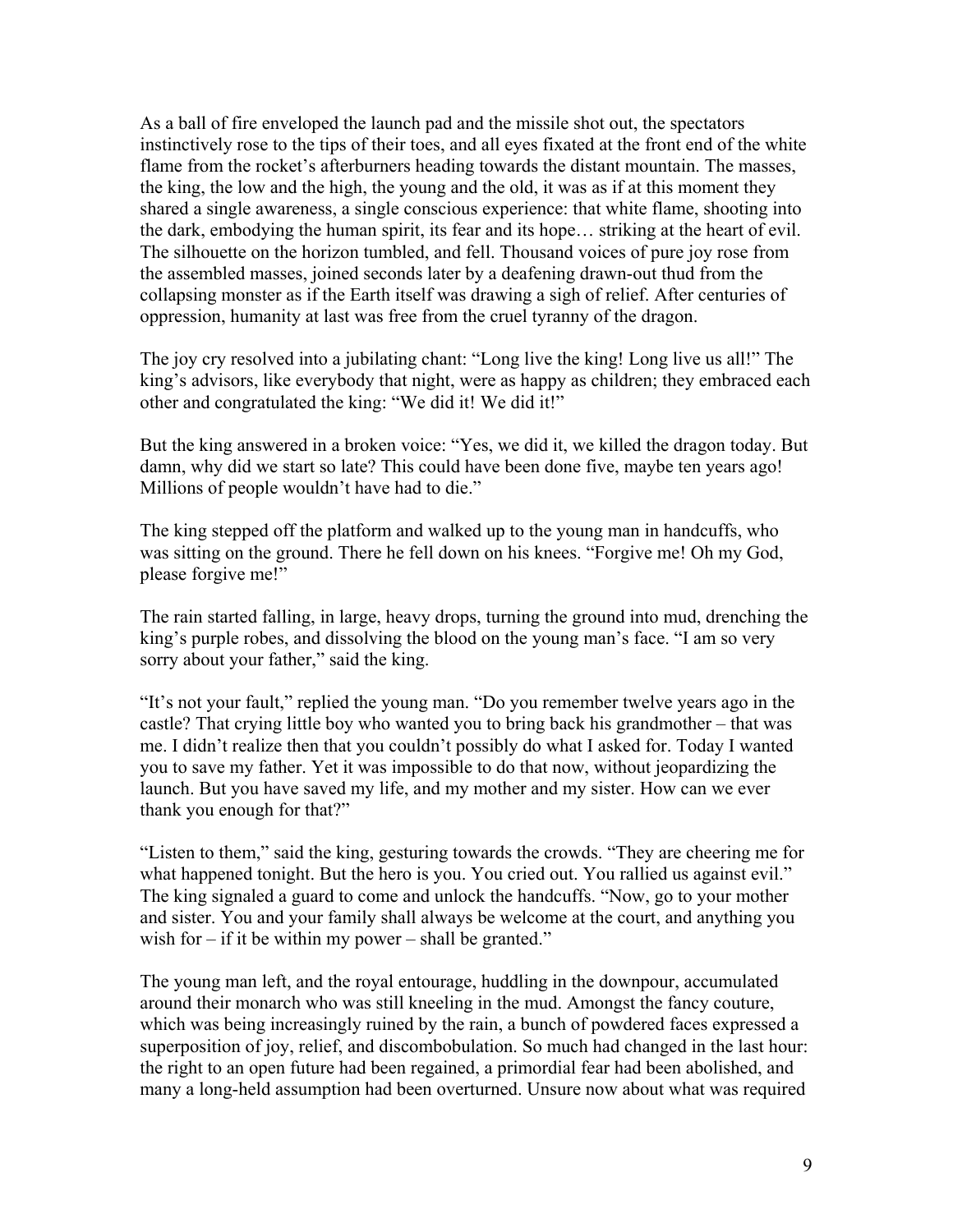of them in this unfamiliar situation, they stood there tentatively, as if probing whether the ground would still hold, exchanging glances, and waiting for some kind of indication.

Finally, the king rose, wiping his hands on the sides of his pants.

"Your majesty, what do we do now?" ventured the most senior courtier.

"My dear friends," said the king, "we have come a long way… yet our journey has only just begun. Our species is young on this planet. Today we are like children again. The future lies open before us. We shall go into this future and try to do better than we have done in the past. We have time now – time to get things right, time to grow up, time to learn from our mistakes, time for the slow process of building a better world, and time to get settled in it. Tonight, let all the bells in the kingdom ring until midnight, in remembrance of our dead forbears, and then after midnight let us celebrate till the sun comes up. And in the coming days… I believe we have some reorganization to do!"

\* \* \* \* \*

## **MORAL**

Stories about aging have traditionally focused on the need for graceful accommodation. The recommended solution to diminishing vigor and impending death was resignation coupled with an effort to achieve closure in practical affairs and personal relationships. Given that nothing could be done to prevent or retard aging, this focus made sense. Rather than fretting about the inevitable, one could aim for peace of mind.

Today we face a different situation. While we still lack effective and acceptable means for slowing the aging process<sup>[1](#page-9-0)</sup>, we can identify research directions that might lead to the development of such means in the foreseeable future. "Deathist" stories and ideologies, which counsel passive acceptance, are no longer harmless sources of consolation. They are fatal barriers to urgently needed action.

Many distinguished technologists and scientists tell us that it will become possible to retard, and eventually to halt and reverse, human senescence.<sup>[2](#page-9-1)</sup> At present, there is little

<span id="page-9-0"></span> $\overline{a}$ <sup>1</sup> Calorie restriction (a diet low in calories but high in nutrients) extends maximal lifespan and delays the onset of age-related illnesses in all species that have been tested. Preliminary results from an ongoing study on rhesus and squirrel monkeys show similar effects. It seems quite likely that calorie restriction would work for our species too. Few humans, however, would be willing to put themselves through a lifelong hunger-diet. Some researchers are searching for calorie-restriction mimetics – compounds that elicit the desirable effects of lowered caloric intake without us having to go hungry. (See e.g. Lane, M. et al. (1999)

<span id="page-9-1"></span><sup>&</sup>quot;Nutritional modulation of aging in nonhuman primates," *J. Nutr. Health & Aging*, 3(2): 69-76.)<br><sup>2</sup> A recent straw poll at the 10<sup>th</sup> Congress of the International Association of Biomedical Gerontology revealed that the majority of the participants thought it either probable or "not improbable" that comprehensive functional rejuvenation of middle-aged mice would be possible within 10-20 years (de Grey, A. (2004), "Report of open discussion on the future of life extension research," (Annals NY Acad.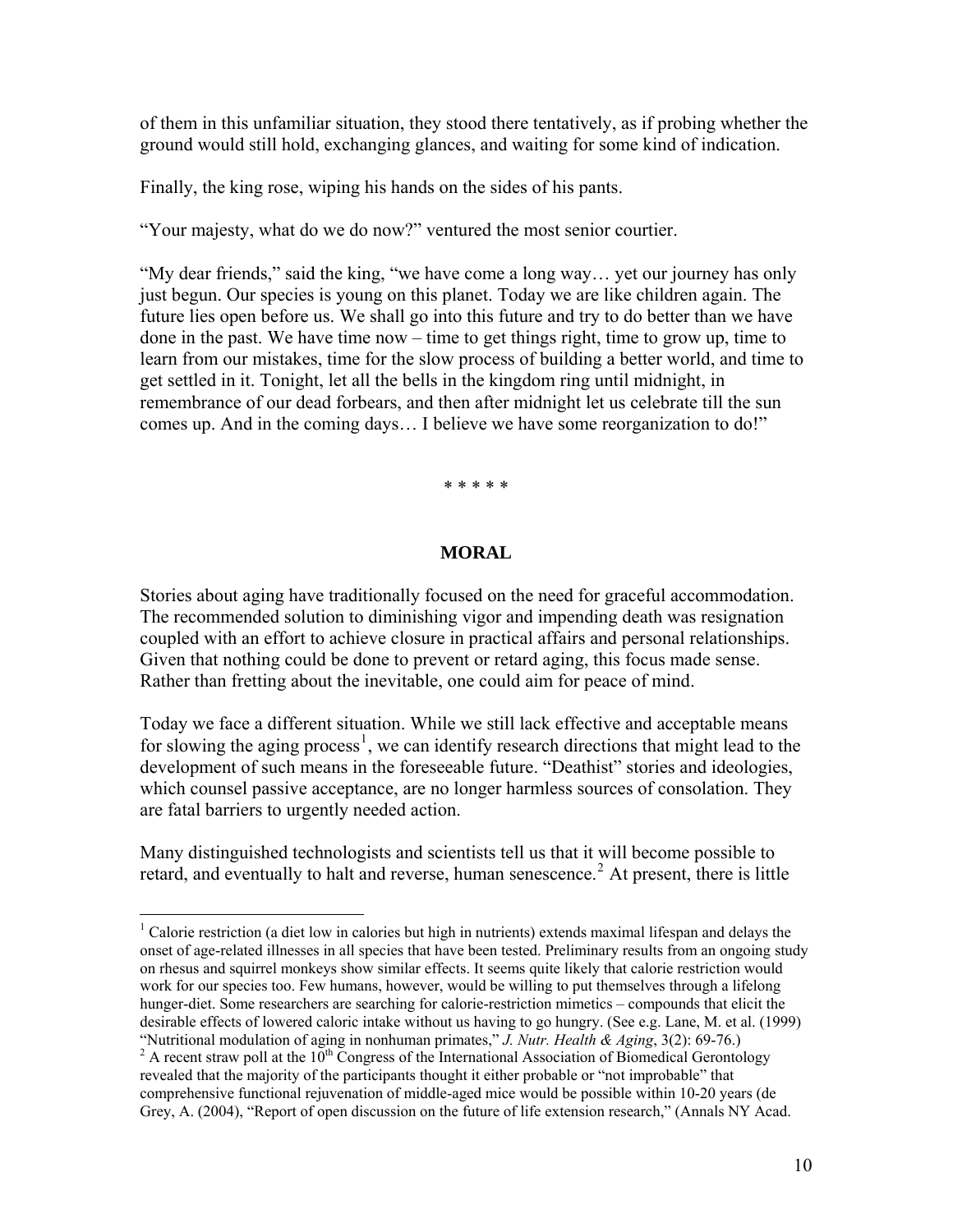agreement about the time-scale or the specific means, nor is there a consensus that the goal is even achievable in principle. In relation to the fable (where aging is, of course, represented by the dragon), we are therefore at a stage somewhere between that at which the lone sage predicted the dragon's eventual demise and that at which the iconoclast dragonologists convinced their peers by demonstrating a composite material that was harder than dragon scales.

The ethical argument that the fable presents is: There are obvious and compelling moral reasons for the people in the fable to get rid of the dragon. Our situation with regard to human senescence is closely analogous and ethically isomorphic to the situation of the people in the fable with regard to the dragon. Therefore, we have compelling moral reasons to get rid of human senescence.

The argument is not in favor of life-span extension *per se*. Adding extra years of sickness and debility at the end of life would be pointless. The argument is in favor of extending, as far as possible, the human *health-span*. By slowing or halting the aging process, the healthy human life span would be extended. Individuals would be able to remain healthy, vigorous, and productive at ages at which they would otherwise be dead.

In addition to this general moral, there are a number of more specific lessons:

- (1) *A recurrent tragedy became a fact of life, a statistic*. In the fable, people's expectations adapted to the existence of the dragon, to the extent that many became unable to perceive its badness. Aging, too, has become a mere "fact of life" – despite being the principal cause of an unfathomable amount of human suffering and death.
- (2) *A static view of technology*. People reasoned that it would never become possible to kill the dragon because all attempts had failed in the past. They failed to take into account accelerated technological progress. Is a similar mistake leading us to underestimate the chances of a cure for aging?
- *(3) Administration became its own purpose*. One seventh of the economy went to dragonadministration (which is also the fraction of its GDP that the U.S. spends on healthcare). Damage-limitation became such an exclusive focus that it made people neglect the underlying cause. Instead of a massive publicly-funded research program to halt aging, we spend almost our entire health budget on health-care and on researching individual diseases.
- *(4) The social good became detached from the good for people*. The king's advisors worried about the possible social problems that could be caused by the antidragonists. They said that no known social good would come from the demise of the

Sci., 1019, in press)). See also e.g. de Grey, A., B. Ames, et al. (2002) "Time to talk SENS: critiquing the immutability of human aging," *Increasing Healthy Life Span: Conventional Measures and Slowing the Innate Aging Process: Ninth Congress of the International Association of Biomedical Gerontology*, ed. D. Harman (Annals NY Acad. Sci. 959: 452-462); and Freitas Jr., R. A., *Nanomedicine, Vol. 1* (Landes Bioscience: Georgetown, TX, 1999).